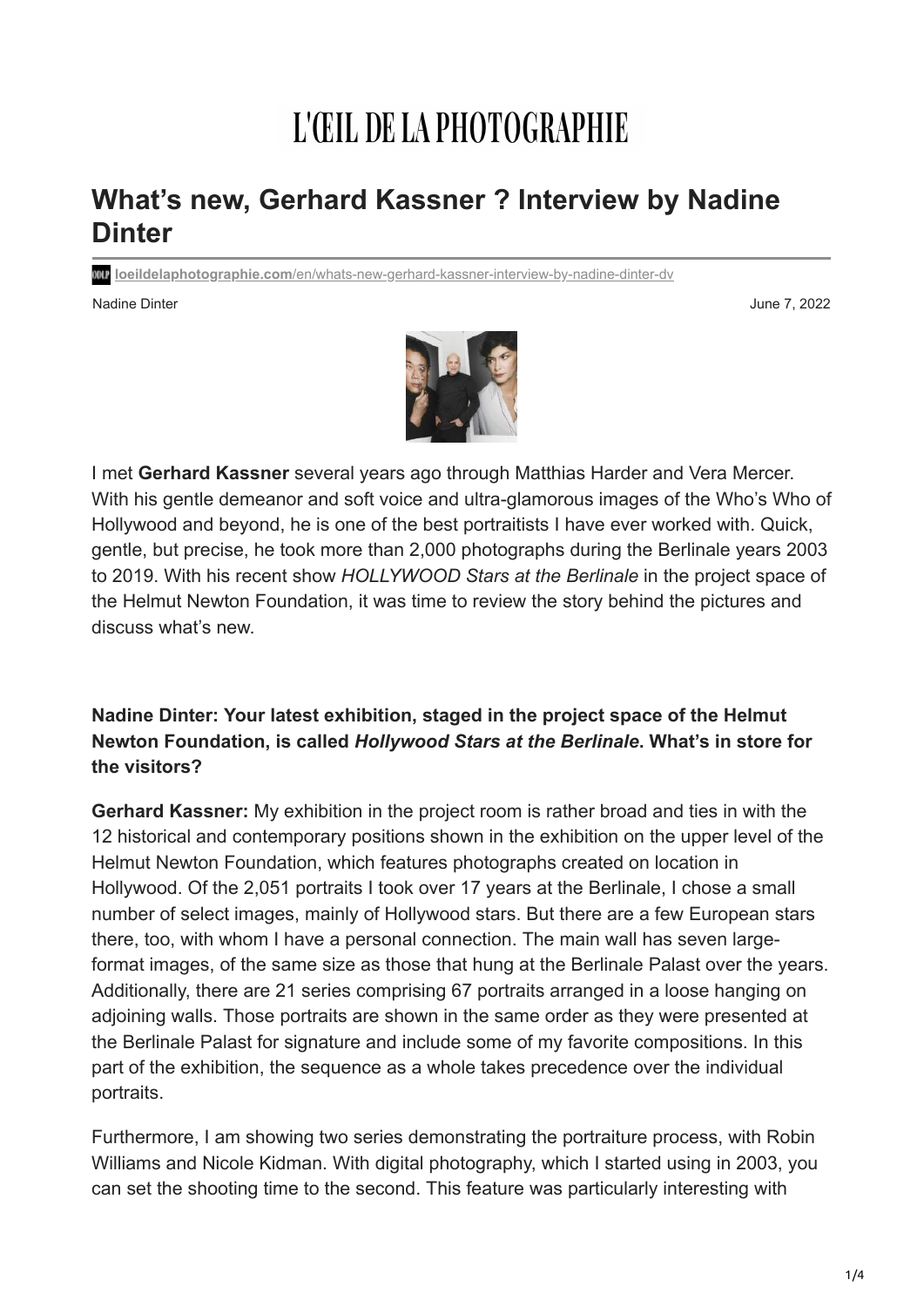Nicole Kidman because I had exactly one minute to shoot. That was pretty exciting for me in the first year. I will tell you more about this specific encounter later.

#### **Tell us a bit more about how it all started. When did you shoot your first star portrait for Berlinale, and do you remember who it was?**

**GK:** When Dieter Kosslick took over as director of the Berlinale, the practice of taking 50x60cm Polaroids was retired, and I was invited with two other photographers (one female) to propose a concept for a follow-up portrait session that offered a signing opportunity at the Palast.

The large-format prints of Otto Sander and Renate Krössner that I submitted with my concept are likely what won over Kosslick, and he remained loyal to me over the many years until his departure in 2019.

We always did the portraits of the international jury on the day before the Berlinale opening so that the prints could hang on the wall for opening day. The first portrait I took was of Atom Egoyan, a Canadian-Armenian director, on February 5, 2003, at 17:29:29.

# **What was your procedure for shooting the portraits? Was the photoshoot part of the official press conferences?**

**GK:** A studio was sectioned off for me in the VIP part of the press conference area. That's where I shot the photographs, made the selection, and optimized them on the computer, and the large-format printer was also right there. In the VIP area, after being greeted by festival director Dieter Kosslick, the stars came to me alone in the studio, and then the whole cast went off to the photocall for the presentation. That was often packed tight with press photographers, who took the familiar photos in front of the blue background with the bears.

# **What camera and other equipment did you use? If I remember correctly, you had to switch equipment after a short period of time.**

**GK:** Over the entire time at the Berlinale, Canon provided me with the latest digital cameras. I started out with the Canon 1Ds with 11 million pixels, and in my last year in 2019, I shot with the Canon 5DsR with 50 million pixels. In February 2003, I received the camera even before it was available for purchase. Initially, I had to use different lenses and changing them was a bit of a bother. Later, I had two cameras at my disposition, and it was much easier to change the focal length in the camera.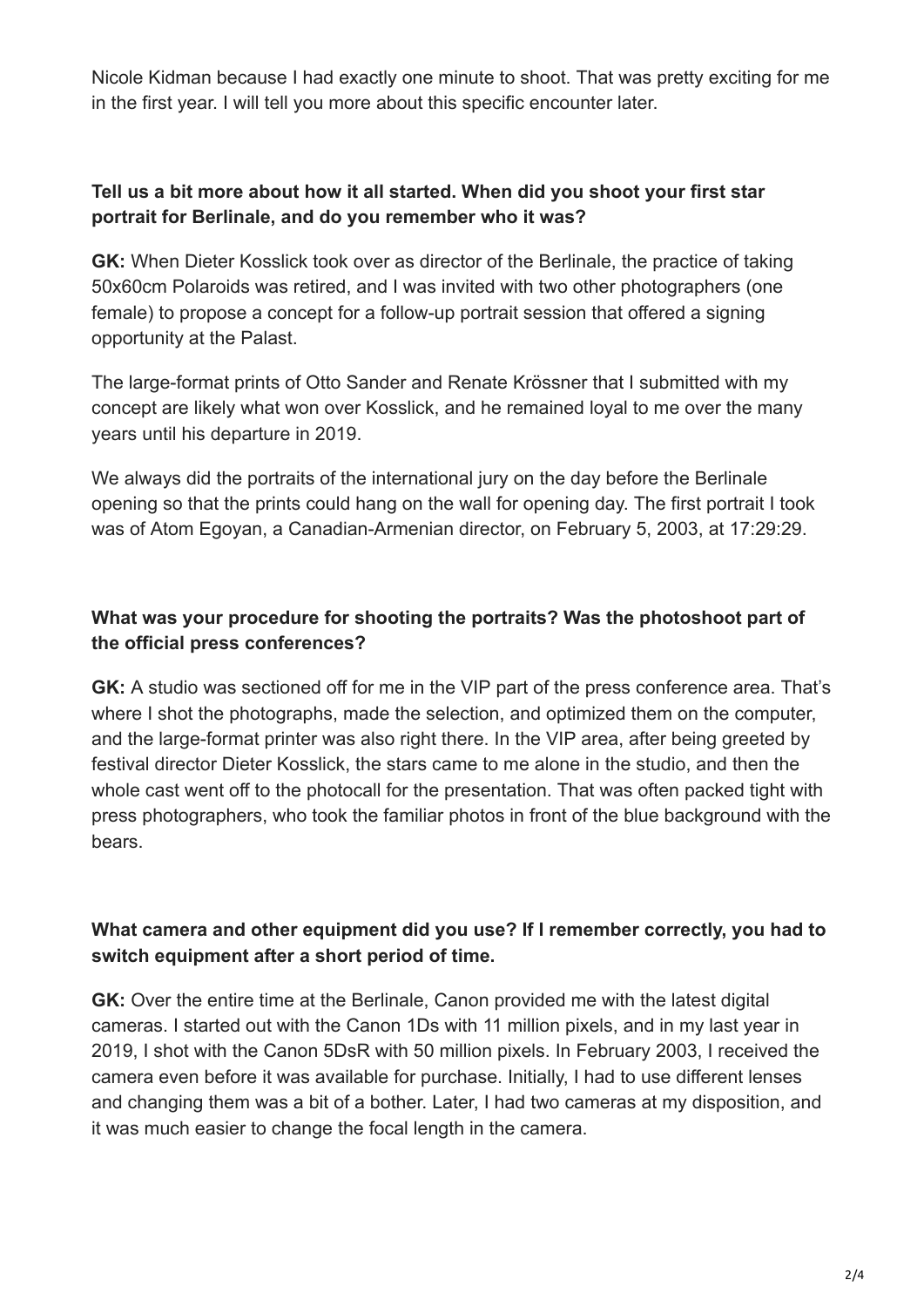#### **Do you remember your fastest and your longest sessions? Can you tell us a memorable anecdote from your time with the Berlinale?**

**GK:** As I recall, the session with Ethan Coen & Joel Coen in 2011, who were there for *True Grit*, went by especially fast. The brothers took their place in front of the background, and their stance was perfect. The first shot would have sufficed, but I took a few shots just to be safe. After I thanked them, they said: Oh, that was fast.

The session with Nicole Kidman was truly memorable. Her manager was in the studio with us, and right as we started taking pictures, the manager said: That's it. Only 1 minute and 14 seconds had passed. Considering the lens change, the shoot itself lasted precisely 1 minute. I was highly irritated by the voice intruding from the side to shut down our shoot, and it completely threw me off. Out of sheer nervousness, I couldn't respond to Nicole Kidman's wonderfully assuring words, "Are you sure you've got it? We could do some more if you'd like." Fortunately, an iconic portrait had emerged in that short time. *The Hours* was the film that won Nicole Kidman her Oscar. Had that shot gone wrong, I might not have gotten the contract the following year.

# **In your show, we see portraits of Jack Nicholson, Nicole Kidman, and George Clooney, alongside newcomers like Timothée Chalamet, who have since become stars themselves. Did you approach your subjects in any particular way?**

**GK:** In those short portrait sessions, we entered into the photographic dialogue with a clear common goal: to create an exciting image from the here and now that would hang on the wall for signature a few hours later before the film premiere. With professional actors, you can reach your goal quickly.

#### **Do you have a favorite among the 2,051 Berlinale portraits you produced?**

GK: 2,051 portraits is a lot. I don't just have one but several favorite portraits. Some of them have accompanied me for years in my studio, and you can see many of them in the exhibition.

#### **Were there any stars you expected to be completely different from how they actually were, standing before your camera?**

**GK:** Having a spontaneous and unbiased encounter was important to me, and in the first few years, I often had no idea who would come into the Berlinale studio next. I also deliberately did not look for any previous portraits of the stars online. Later on, I started doing a bit of research on them ahead of time and had my assistant provide me with background information. Especially if you know someone from a film, it's a good starting point for a conversation during the shoot.